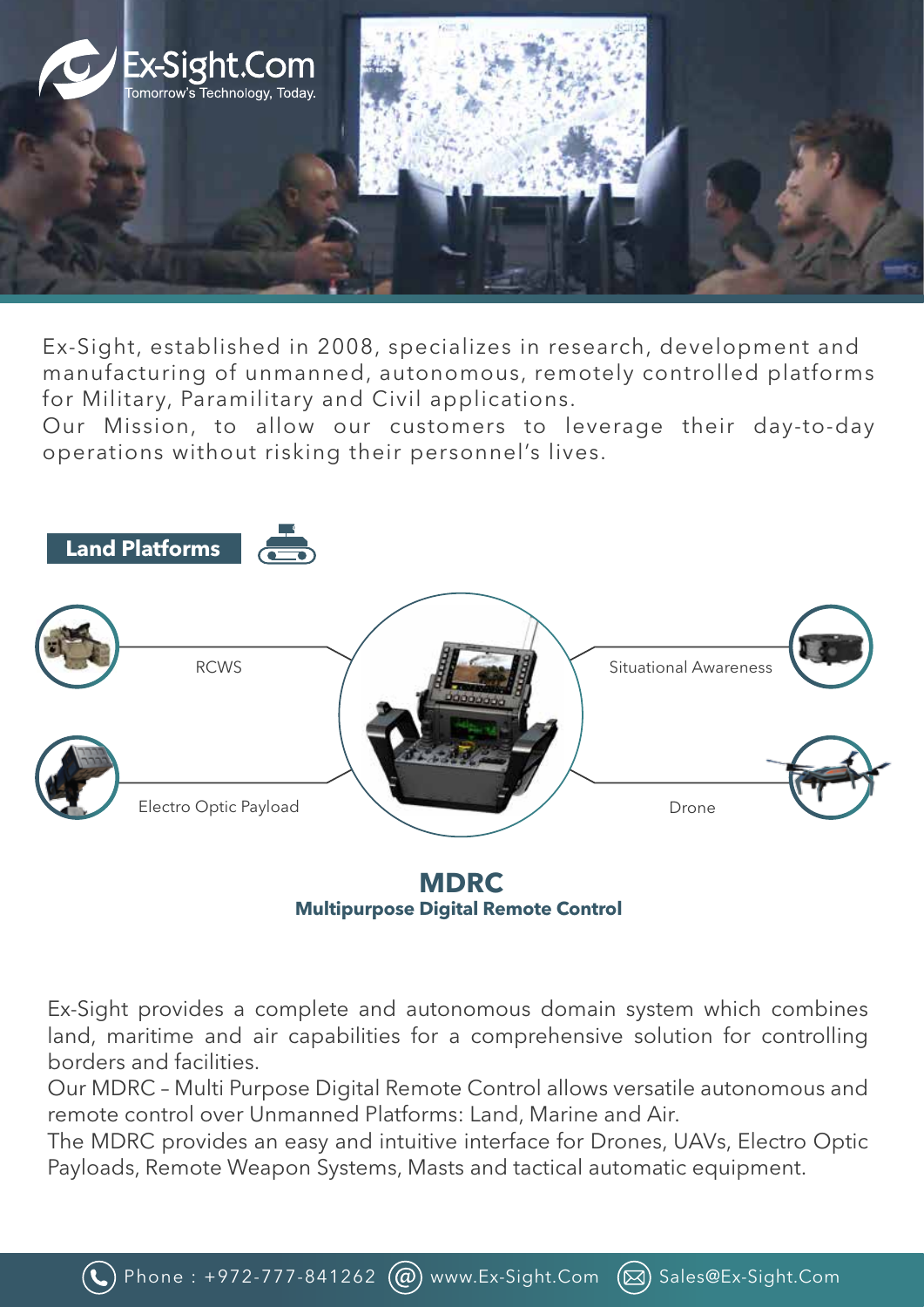



**Combat UGV**

Ex-Sight developed a variety of land robotic platforms which help overcome

operational challenges in both urban and open combat scenarios.

They can operate in extremely complex and challenging

environments, allowing tactical situational awareness with the operation of multiple robotic platforms in one arena.

Our easy-to-use yet advanced MDRC Multi-Platform Digital Remote Control system allows fast and intuitive control over the platforms.

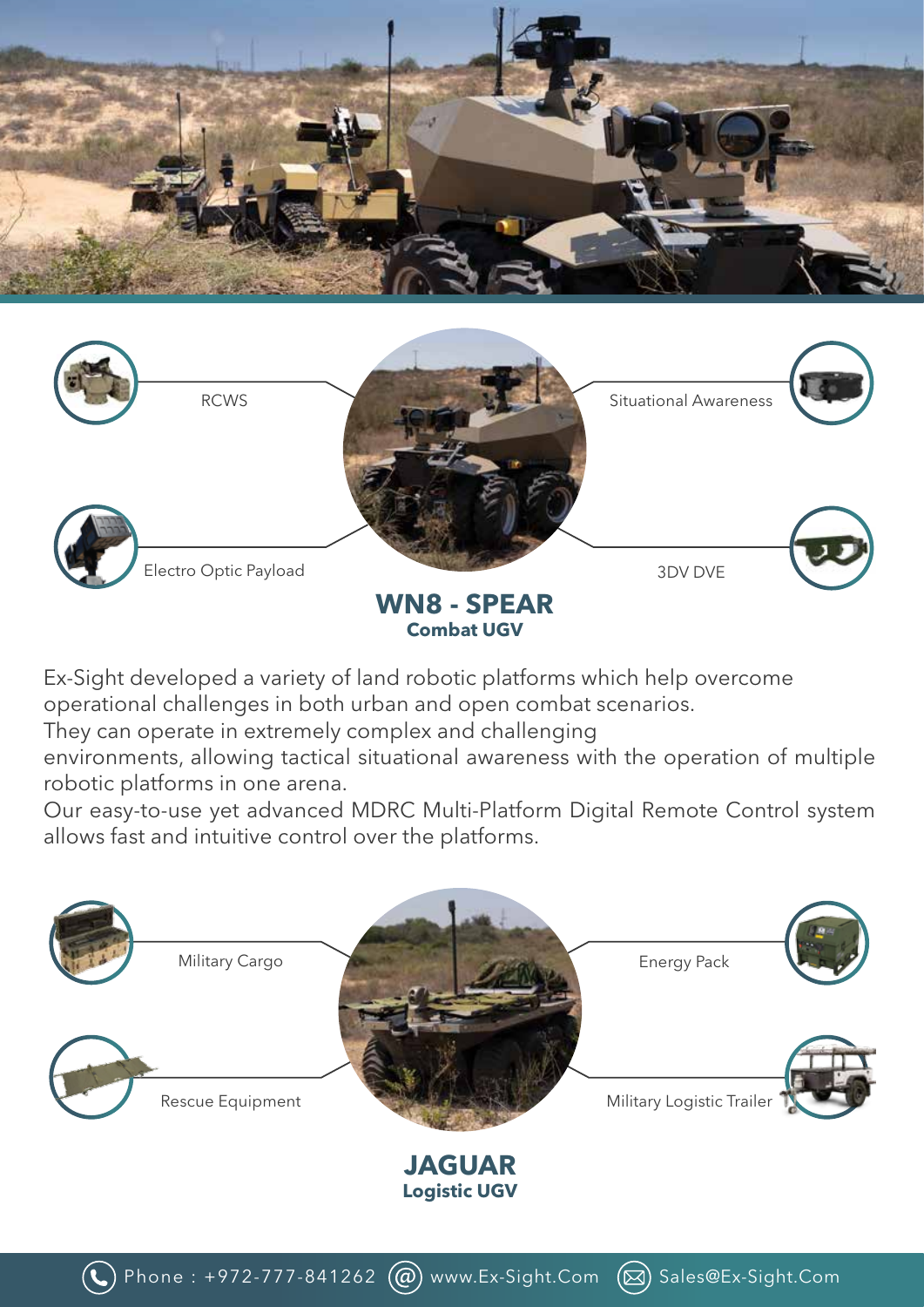



**RCWS-Light Weapon Carrier**

Our robotic Platforms are designed for:

Border monitoring | Port security | Convoy Security | Force protection | Armed reconnaissance | Infantry operations | Naval operations Federal and local law enforcement | Anti-terror operations| HLS | SWAT Operations |